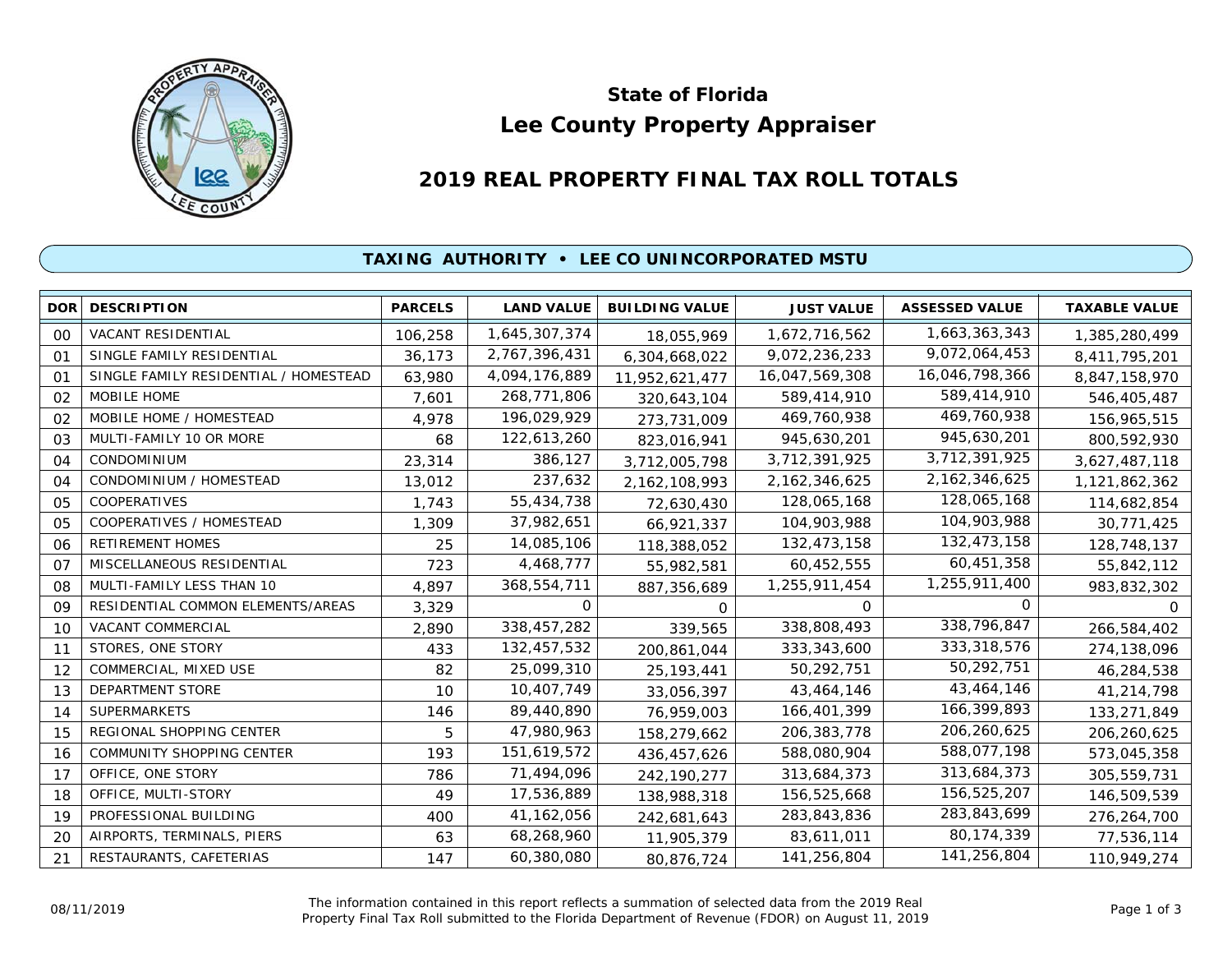### **TAXING AUTHORITY • LEE CO UNINCORPORATED MSTU**

| <b>DOR</b> | <b>DESCRIPTION</b>                  | <b>PARCELS</b> | <b>LAND VALUE</b> | <b>BUILDING VALUE</b> | <b>JUST VALUE</b> | <b>ASSESSED VALUE</b> | <b>TAXABLE VALUE</b> |
|------------|-------------------------------------|----------------|-------------------|-----------------------|-------------------|-----------------------|----------------------|
| 22         | DRIVE-IN RESTAURANTS                | 79             | 57,272,583        | 59,481,757            | 116,754,340       | 116,754,340           | 79,907,348           |
| 23         | FINANCIAL INSTITUTIONS              | 93             | 32,080,144        | 63,611,236            | 95,691,380        | 95,691,380            | 91,446,245           |
| 24         | INSURANCE COMPANY OFFICES           | 25             | 0                 | 3,852,947             | 3,852,947         | 3,852,947             | 3,838,730            |
| 25         | REPAIR SERVICE SHOPS                | 16             | 722,635           | 3,353,466             | 4,076,101         | 4,076,101             | 3,718,018            |
| 26         | <b>SERVICE STATIONS</b>             | 32             | 9,781,618         | 9,222,725             | 19,004,343        | 19,004,343            | 16,130,123           |
| 27         | AUTO SALES, REPAIR, ETC             | 249            | 76,417,770        | 103,381,678           | 179,863,855       | 179,799,448           | 173,435,350          |
| 28         | PARKING LOTS, MH PARKS, ETC         | 129            | 327,289,703       | 128,054,373           | 455,346,127       | 455, 344, 076         | 454,589,035          |
| 30         | <b>FLORISTS, GREENHOUSES</b>        | 3              | 235,333           | 123,256               | 358,589           | 358,589               | 341,528              |
| 31         | DRIVE-IN THEATER, OPEN STADIUM      | $\mathbf{1}$   | 1,125,610         | 345,599               | 1,471,209         | 1,471,209             | 966,720              |
| 32         | ENCLOSED THEATER/AUDITORIUM         | 16             | 3,376,765         | 8,733,442             | 12,110,207        | 12,110,207            | 11,853,158           |
| 33         | NIGHT CLUBS, LOUNGES, BARS          | 11             | 1,109,167         | 1,874,775             | 2,983,942         | 2,983,942             | 2,914,058            |
| 34         | BOWLING ALLEYS, RINKS, ARENAS       | 12             | 3,128,538         | 7,954,660             | 11,083,198        | 11,083,198            | 10,919,871           |
| 35         | TOURIST ATTRACTIONS                 | 8              | 7,314,523         | 5,908,021             | 13,222,544        | 13,222,544            | 11,302,182           |
| 38         | GOLF COURSE, DRIVING RANGE          | 67             | 39,601,956        | 27,923,227            | 67,821,760        | 67,525,183            | 65,919,751           |
| 39         | HOTELS, MOTELS                      | 88             | 100, 101, 073     | 336,932,412           | 437, 145, 809     | 437,033,485           | 376,016,966          |
| 40         | VACANT INDUSTRIAL                   | 341            | 100,875,284       | 314,681               | 101,246,269       | 101,189,965           | 81,605,412           |
| 41         | LIGHT MANUFACTURING                 | 156            | 27,740,141        | 69,036,001            | 96,776,142        | 96,776,142            | 92,622,699           |
| 42         | <b>HEAVY INDUSTRIAL</b>             | 2              | 741,630           | 1,436,860             | 2,178,490         | 2,178,490             | 2,178,490            |
| 43         | LUMBER YARDS, SAWMILLS              | $\overline{2}$ | 1,084,606         | 3,139,503             | 4,224,109         | 4,224,109             | 4,224,109            |
| 44         | PACKING PLANTS                      | $\overline{4}$ | 3,937,001         | 1,331,827             | 5,435,703         | 5,268,828             | 5,268,828            |
| 45         | CANNERY, BREWERY, WINERY            | 17             | 0                 | 2,789,628             | 2,789,628         | 2,789,628             | 2,704,803            |
| 46         | OTHER FOOD PROCESSING               | $\overline{2}$ | 499,375           | 2,717,392             | 3,216,767         | 3,216,767             | 1,768,946            |
| 47         | MINERAL PROCESSING                  | $\overline{7}$ | 3,636,129         | 1,416,276             | 5,052,405         | 5,052,405             | 4,792,859            |
| 48         | WAREHOUSING, DISTRIBUTION TERMINALS | 1,607          | 210,254,131       | 610, 173, 942         | 820,456,147       | 820,428,073           | 758,416,229          |
| 49         | <b>OPEN STORAGE</b>                 | 28             | 7,579,243         | 2,298,029             | 9,877,272         | 9,877,272             | 9,269,625            |
| 51         | <b>CROPLAND CLASS I</b>             | 57             | 4,869,690         | 6,801,751             | 41,752,493        | 11,671,441            | 10,314,654           |
| 52         | CROPLAND CLASS II                   | 4              | 471,688           | 153,634               | 8,658,498         | 625,322               | 613,116              |
| 53         | CROPLAND CLASS III                  | 32             | 2,757,048         | 2,956,065             | 22,068,634        | 5,713,113             | 2,868,346            |
| 54         | TIMBERLAND INDEX 90+                | 35             | 500,317           | 476,928               | 6,376,100         | 977,245               | 627,403              |
| 60         | <b>GRAZING LAND CLASS I</b>         | 586            | 28, 145, 197      | 68,273,926            | 288,407,032       | 96,419,123            | 57,756,292           |
| 61         | <b>GRAZING LAND CLASS II</b>        | 501            | 11,975,435        | 41,960,618            | 165,898,736       | 53,936,053            | 30,003,898           |
| 62         | <b>GRAZING LAND CLASS III</b>       | 270            | 5,260,395         | 11,144,428            | 76,774,482        | 16,404,823            | 9,410,990            |
| 63         | <b>GRAZING LAND CLASS IV</b>        | 76             | 1,081,329         | 5,626,336             | 61,351,852        | 6,707,665             | 4,127,378            |
| 64         | <b>GRAZING LAND CLASS V</b>         | 87             | 1,407,691         | 2,633,452             | 110,660,742       | 4,041,143             | 2,497,792            |
| 65         | <b>GRAZING LAND CLASS VI</b>        | 12             | 108,948           | 68,165                | 5,033,630         | 177,113               | 121,448              |